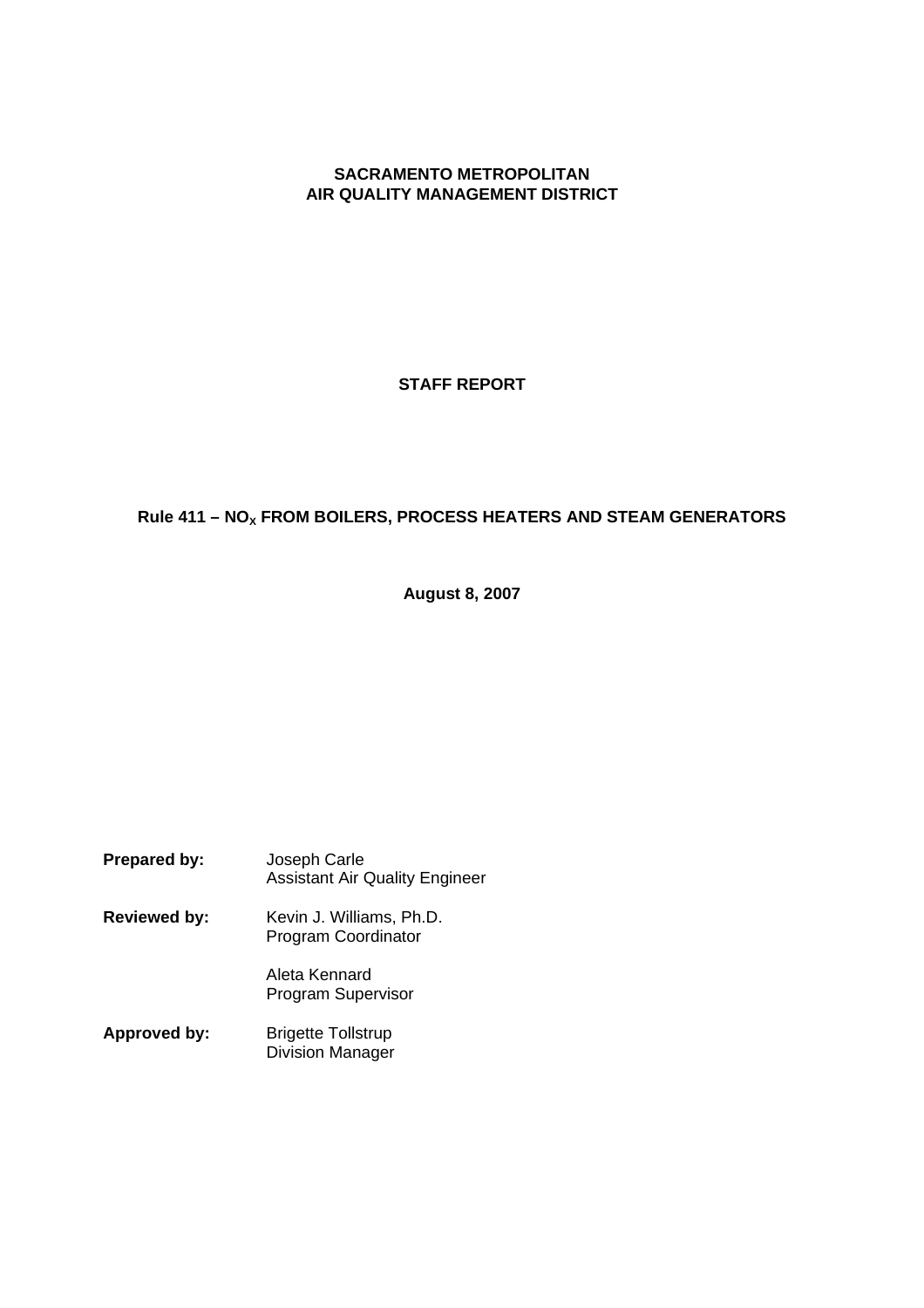# **BACKGROUND**

Ground level ozone is a secondary pollutant formed from photochemical reactions of nitrogen oxides (NOx) and volatile organic compounds (VOCs) in the presence of sunlight. Ozone is a strong irritant that adversely affects human health and damages crops and other environmental resources. As documented by the U.S. Environmental Protection Agency (EPA) in the most recent Criteria Document for ozone (U.S. EPA 2006), both short-term and long-term exposure to ozone can irritate and damage the human respiratory system, resulting in:

- decreased lung function;  $\bullet$
- development and aggravation of asthma;
- increased risk of cardiovascular problems such as heart attacks and strokes;
- increased hospitalizations and emergency room visits; and
- premature deaths.

The District is currently designated as a "serious" nonattainment area for both the state and federal ozone standards. Because NOx is a precursor to ozone, one of the strategies to control ozone pollution is to reduce NOx emissions from existing stationary sources.

Rule 411 limits NOx emissions from boilers, process heaters, and steam generators with rated heat input capacities of 1 million Btu per hour (mmBtu/hr) or greater. The rule was first adopted on February 2, 1995 and was last amended on October 27, 2005.

The October 27, 2005 amendments to Rule 411 expanded the applicability of the rule to include units with ratings between 1 and 5 mmBTU/hr and established NOx emission standards for these units. In addition, more stringent NOx emission standards were set for units rated at or above 5 mmBTU/hr. At the same time, existing units with low annual fuel usage (below thresholds established in the rule) were exempted from the new NOx standards. The purpose of the exemption was to not require retrofits of existing low usage units for which the emission reductions would not be cost effective. Owners/operators were given a one-year period (until October 27, 2006) to submit an application for a low usage exemption.

Despite extensive outreach by Staff during and after the rule development process, many owners/operators of low usage units missed the deadline to apply for the exemption. Without any change to the current rule, these units will need to be in compliance with the new NOx standards by deadlines that range from October 27, 2007 to October 27, 2009, depending on the number of units located at a particular facility. The District has received approximately 5 to 10 permit applications for units that meet the low fuel usage exemption requirements but were submitted after October 27, 2006.

The proposed amendments to Rule 411 will allow owner/operators who missed the October 2006 deadline to apply for a low fuel usage exemption, provided that the application includes records that clearly demonstrate that the unit has operated below the applicable fuel usage threshold at all times since October 27, 2006. The proposed amendments are consistent with the District's original intent, that is, to provide an exemption for those existing units with low annual fuel usage.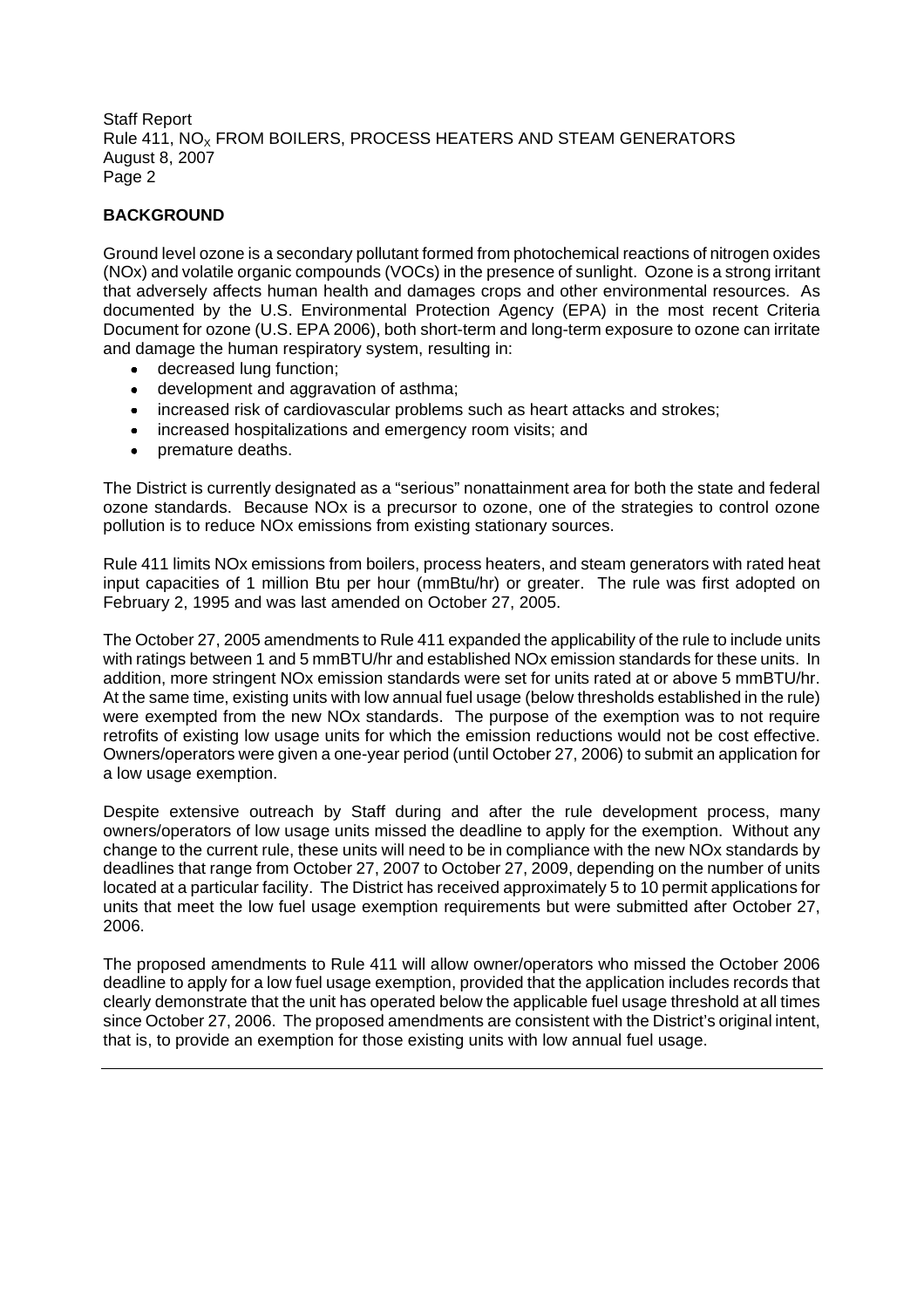# **LEGAL MANDATES**

# **Federal Mandates:**

The District was formerly designated as a severe nonattainment area for the federal 1-hour ozone standard. Pursuant to Section 182(c) of the federal Clean Air Act, the District adopted an attainment plan for the 1-hour ozone standard in 1994 that included State Implementation Plan (SIP) commitments. Rule 411 was originally adopted to satisfy a control measure commitment in the 1994 SIP, in accordance with Section 182(d) of the federal Clean Air Act, and to satisfy the requirements for Reasonably Available Control Technology in Sections 182(b)(2) and 182(f).

The District is currently designated as a serious nonattainment area for the federal 8-hour ozone standard (69 FR 23858, April 30, 2004). U.S. EPA's Phase 2 Rule (70 FR 71611, Nov. 29, 2005), to implement the 8-hour ozone standard, requires the District to submit a SIP that demonstrates attainment by 2013. The 8-hour SIP will rely, in part, on emission reductions provided by Rule 411.

# **State Mandates:**

Serious Nonattainment Plan Requirements: The District is designated as a serious nonattainment area for the state ozone standard. The California Clean Air Act requires areas with this designation to adopt control measures required in sections 40913, 40914, and 40919 of the California Health and Safety Code (HSC):

- HSC Section 40913 requires districts to develop a plan to achieve California's ambient air quality standards by the earliest practicable date.
- HSC Section 40914(b)(2) requires every nonattainment district which cannot achieve a reduction of 5% or more per year in district wide emissions to adopt "every feasible measure" to reduce the emission of nonattainment pollutants and their precursors. The October 27, 2005 amendments to Rule 411 still satisfy the "feasible measure" requirement.
- HSC Section 40919(a)(3) requires districts with serious nonattainment for ozone to adopt BARCT for all existing permitted sources. Rule 411 satisfies the BARCT requirement for boilers, process heaters, and steam generators.

Transport Mitigation Emission Control Requirements: Districts within the areas of origin of transported air pollutants, as identified in HSC Section 70500(c), shall include sufficient emission control measures in their attainment plans for ozone adopted pursuant to Part 3, Chapter 10 (commencing with Section 40910) of Division 26 of the Health and Safety Code, to mitigate the impact of pollution sources within their jurisdictions on ozone concentrations in downwind areas commensurate with the level of contribution. An upwind district shall comply with the transport mitigation planning and implementation requirements set forth in this section regardless of its attainment status, unless the upwind district complies with the requirements of Section 70601.

The October 2005 amendment to Rule 411 met the transport mitigation emission control requirements. The proposed amendment is consistent with the intent of the October 2005 amendment in that existing units with low annual fuel usage are exempt from the rule, and therefore, the amendments comply with this section.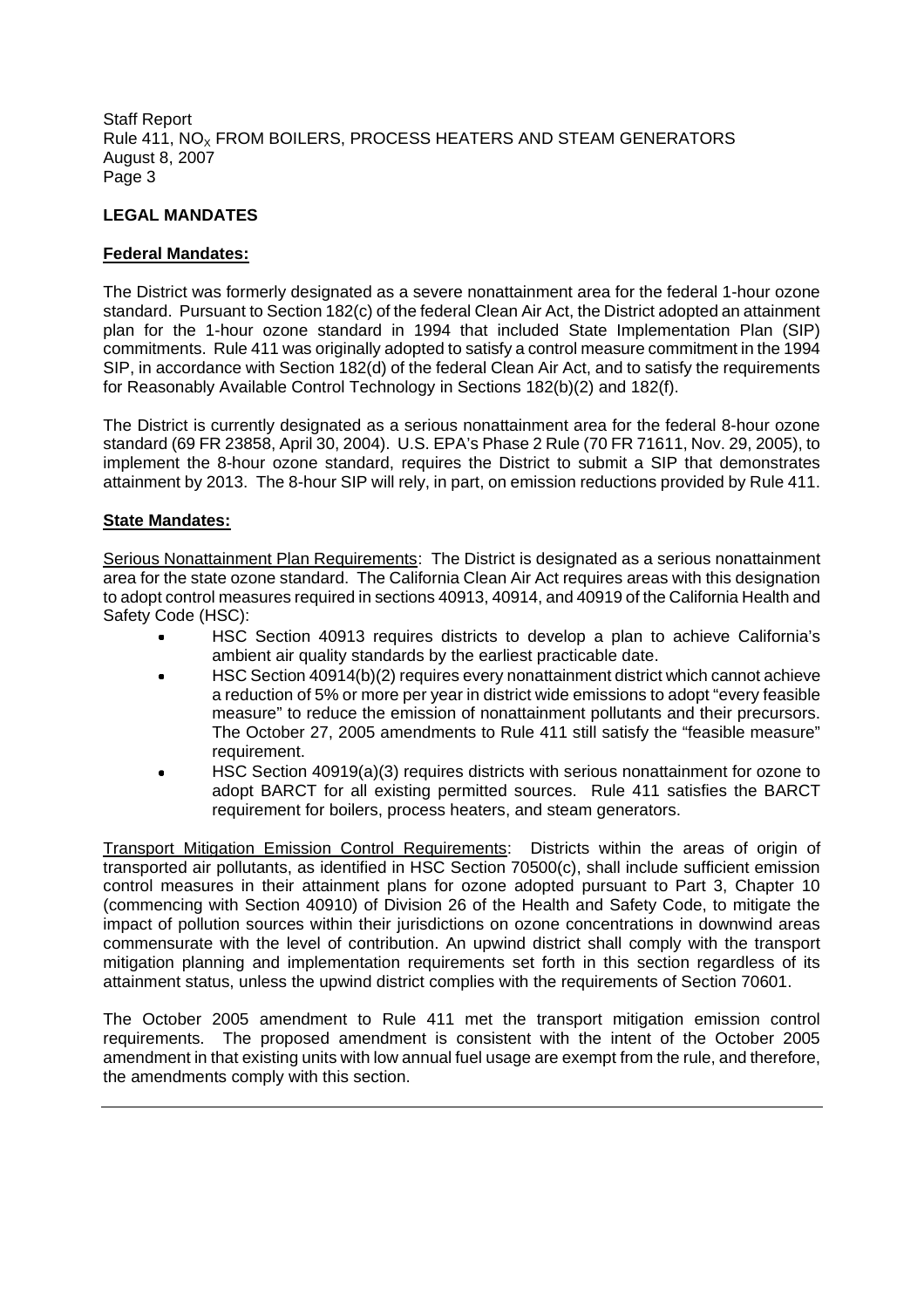# **SUMMARY OF PROPOSED AMENDMENTS**

The proposed amendments to Rule 411 extend the deadline for applying for a low usage exemption, and allow fuel heating value to be reported on a volumetric basis. The specific changes to the rule are discussed below.

# Section 113.2

Section 113.2 allows units with low annual fuel usage to apply for an exemption from the emission limits that will become effective between October 27, 2007 and October 27, 2009. In the current version of the rule, an owner/operator had until October 27, 2006 to submit a complete application for an Authority to Construct to establish fuel usage limitations.

The proposed change will allow an owner/operator to apply for the exemption after October 27, 2006, provided that the application includes records that clearly demonstrate that the unit has operated below the applicable fuel usage threshold at all times since October 27, 2006.

#### Section 209

High Heating Value (HHV) is defined in Section 209. In the current version of the rule, HHV is defined on the basis of heat liberated per mass of fuel burned. However, HHV for gaseous and liquid fuels are typically reported on the basis of heat liberated per volume of fuel burned. The proposed change will define HHV on the basis of heat liberated per mass or volume of fuel burned. This will give owners/operators the flexibility to report HHV in units of Btu per pound, Btu per cubic foot, or Btu per gallon, as appropriate.

### **EMISSIONS IMPACT**

By extending the application schedule, the District will allow these low usage units to obtain an exemption, as originally intended. Therefore, the changes proposed are administrative and there will be no creditable emissions impact.

# **COST AND COST EFFECTIVENESS**

The proposed amendments to Rule 411 will not result in any additional costs to owners/operators or to the District.

#### **SOCIOECONOMIC IMPACT ANALYSIS**

California HSC Section 40728.5 requires a district to perform an assessment of the socioeconomic impacts before adopting, amending, or repealing a rule that will significantly affect air quality or emission limitations. Staff has determined that the proposed amendments to Rule 411 will not significantly affect air quality or emission limitations; therefore, a socioeconomic impact analysis is not required.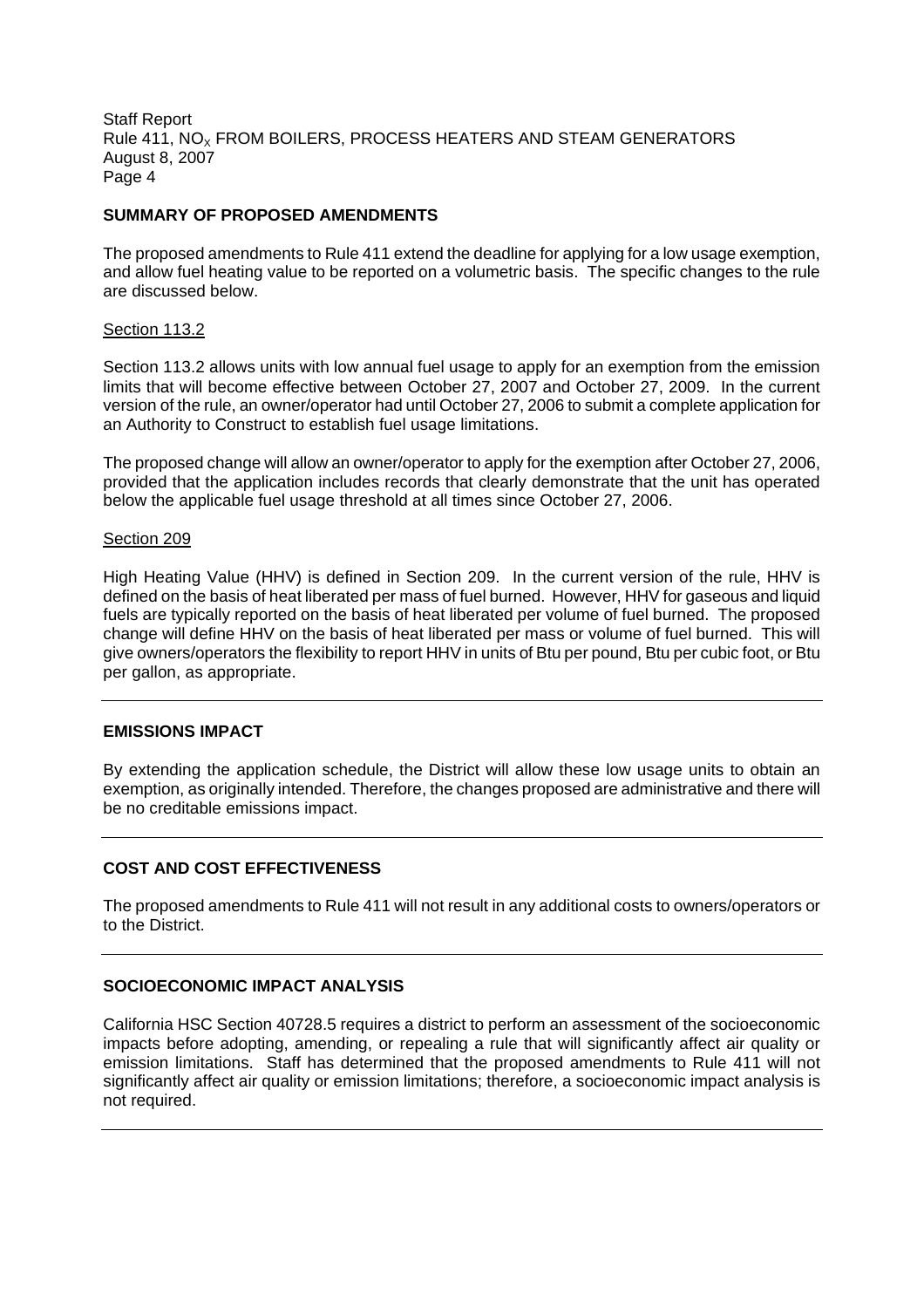# **PUBLIC COMMENTS**

Staff held a public workshop to discuss the proposed amendments to Rule 411 on July 9, 2007. Staff received several comments and questions at the workshop as well as written comments from the U.S. Environmental Protection Agency. All comments and responses are listed in Appendix B.

# **ENVIRONMENTAL REVIEW AND COMPLIANCE**

Staff finds that the approval of the proposed action is exempt from CEQA under Section 15061(b)(3) of the State CEQA Guidelines because it can be seen with certainty that there is no possibility that the activity in question may have a significant adverse effect on the environment. All emissions arising from the exemption were previously considered during the 2005 rulemaking. Furthermore, the exemption extension, as of now, will only affect seven units with a total of 25.6 lb/day of  $NO_x$ emissions.

# **TABLE OF FINDINGS**

Six required findings: According to Section 40727(a) of the California Health and Safety Code, prior to adopting or amending a rule or regulation, an air district's board must make findings of necessity, authority, clarity, consistency, non-duplication, and reference. The findings must be based on the following:

- 1. Information presented in the District's written analysis, prepared pursuant to Health and Safety Code Section 40727.2;
- 2. Information contained in the rulemaking records pursuant to Section 40728 of the California Health and Safety Code; and
- 3. Relevant information presented at the Board's hearing for the rule.

The table below sets the finding and the basis for making the finding.

| <b>FINDING</b>                                                                                                                                                                      | <b>FINDING DETERMINATION</b>                                                                                                                                                                                                                                            |
|-------------------------------------------------------------------------------------------------------------------------------------------------------------------------------------|-------------------------------------------------------------------------------------------------------------------------------------------------------------------------------------------------------------------------------------------------------------------------|
| <b>Authority:</b> The District must find that a provision of<br>law or of a state or federal regulation permits or<br>requires the District to adopt, amend, or repeal the<br>rule. | The District is authorized to adopt rules and regulations<br>by California Health and Safety Code, Sections 40001,<br>40702, 40716, and 41010. [Health and Safety Code<br>Section 40727(b)(2)].                                                                         |
| <b>Necessity:</b> The District must find that the<br>rulemaking demonstrates a need exists for the rule,<br>or for its amendment or repeal.                                         | It is necessary for the District to amend Rule 411 to allow<br>affected sources to apply for low fuel usage exemption.<br>[HSC Section 40727(b)(1)].                                                                                                                    |
| <b>Clarity:</b> The District must find that the rule is written<br>or displayed so that its meaning can be easily<br>understood by the persons directly affected by it.             | The District has reviewed the proposed rule and<br>determined that it can be understood by the affected<br>parties. In addition, the record contains no evidence that<br>people directly affected by the rule cannot understand the<br>rule. [HSC Section 40727(b)(3)]. |
| <b>Consistency:</b> The rule is in harmony with, and not<br>in conflict with or contradictory to, existing statutes,<br>court decisions, or state or federal regulations.           | The District has found that the proposed rule does not<br>conflict with, and is not contradictory to, existing statutes,<br>court decisions, or state or federal regulations. [HSC<br>Section 40727(b)(4)].                                                             |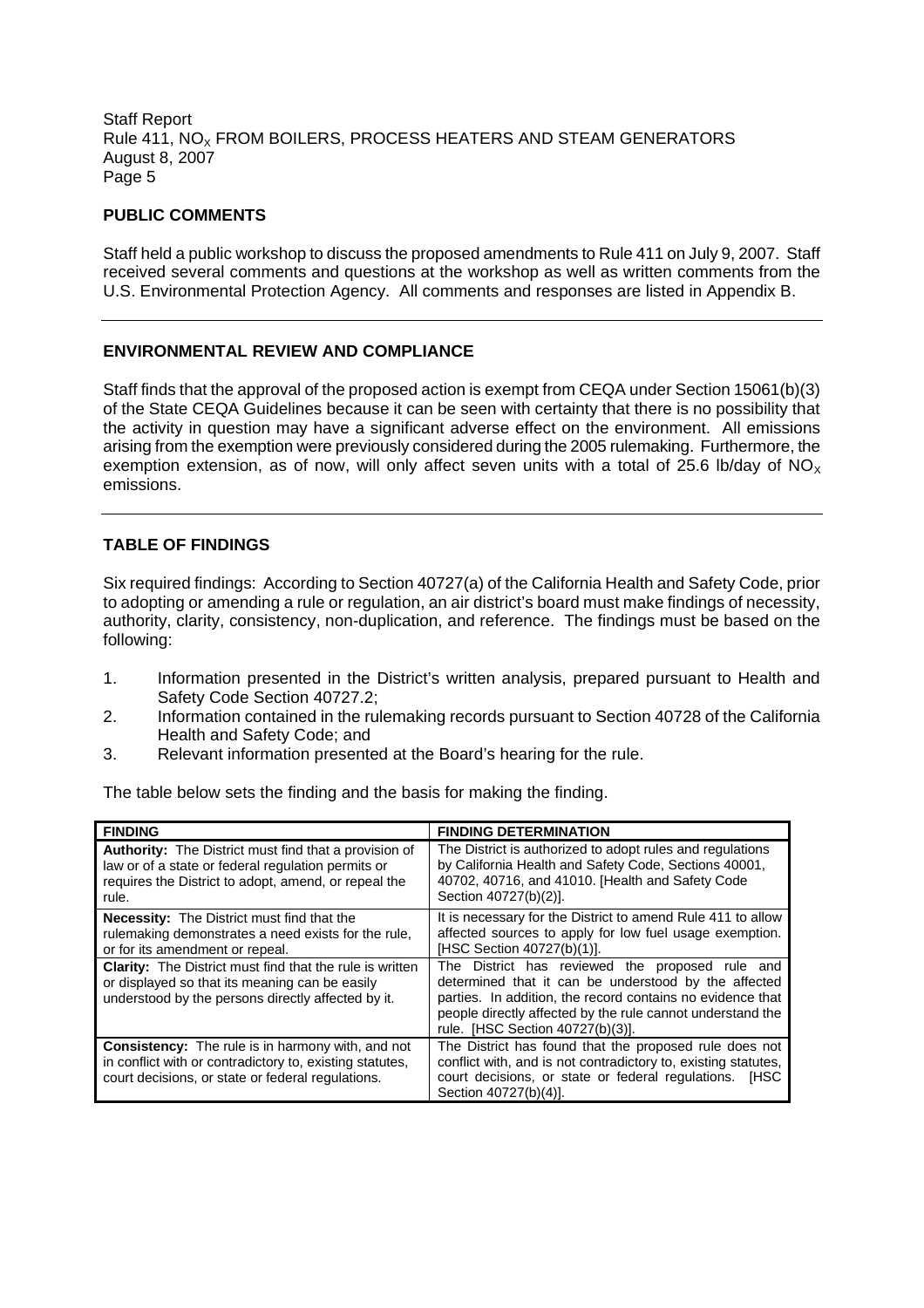### Staff Report Rule 411, NO $_{\mathrm{\mathsf{x}}}$  FROM BOILERS, PROCESS HEATERS AND STEAM GENERATORS August 8, 2007 Page 6

| <b>FINDING</b>                                                                                                                                                                                                                                                                                                        | <b>FINDING DETERMINATION</b>                                                                                                                                                                                                                                                                                                                                                  |
|-----------------------------------------------------------------------------------------------------------------------------------------------------------------------------------------------------------------------------------------------------------------------------------------------------------------------|-------------------------------------------------------------------------------------------------------------------------------------------------------------------------------------------------------------------------------------------------------------------------------------------------------------------------------------------------------------------------------|
| <b>Non-Duplication:</b> The District must find that either:<br>1) The rule does not impose the same requirements<br>as an existing state or federal regulation; or (2) that<br>the duplicative requirements are necessary or proper<br>to execute the powers and duties granted to, and<br>imposed upon the District. | The District has found this proposed rule does not<br>duplicate any existing state or federal regulations [HSC<br>Section 40727(b)(5)].                                                                                                                                                                                                                                       |
| <b>Reference:</b> The District must refer to any statute,<br>court decision, or other provision of law that the<br>District implements, interprets, or makes specific by<br>adopting, amending or repealing the rule.                                                                                                 | California Clean Air Act of 1988 (California Health and<br>Safety Code Section 40914); California Health and Safety<br>Code Sections 40910, 40913, 40914, 40919(a)(3); Section<br>70500(c); Sections 70500, 70600, and 70601 of Title 17 of<br>the California Code of Regulations; Sections 182(c),<br>182(d), and 182(f) of the Federal Clean Air Act<br>Amendments of 1990. |
| <b>Additional Informational Requirements: In</b><br>complying with HSC Section 40727.2, the District<br>must identify all federal requirements and District<br>rules that apply to the same equipment or source<br>type as the proposed rule or amendments.                                                           | The amendments to Rule 411 are administrative changes<br>and do not affect emissions. Therefore, a written analysis<br>of federal regulations and other District rules is not<br>required. [Health and Safety Code Section 40727.2(g)].                                                                                                                                       |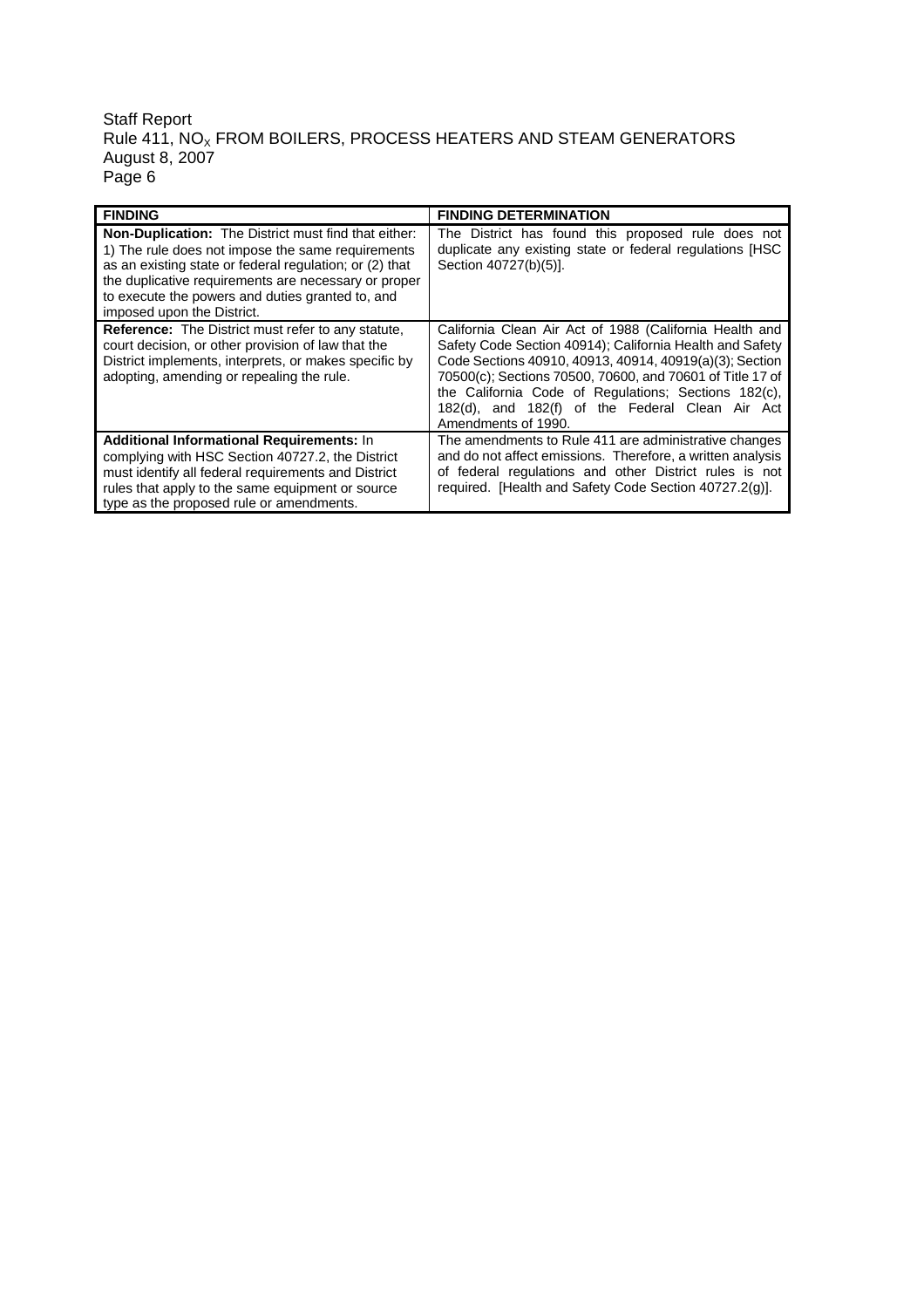Staff Report Rule 411, NO $_{\mathrm{\mathsf{x}}}$  FROM BOILERS, PROCESS HEATERS AND STEAM GENERATORS August 8, 2007 Page 7

# **APPENDIX A SUMMARY OF PROPOSED AMENDMENTS**

| <b>NEW</b><br><b>SECTION</b><br><b>NUMBER</b> | <b>EXISTING</b><br><b>SECTION</b><br><b>NUMBER</b> | <b>PROPOSED CHANGES</b>                                                                                                                                                                                                                                                                                                                                                                                                                                                                                                                                                                            |
|-----------------------------------------------|----------------------------------------------------|----------------------------------------------------------------------------------------------------------------------------------------------------------------------------------------------------------------------------------------------------------------------------------------------------------------------------------------------------------------------------------------------------------------------------------------------------------------------------------------------------------------------------------------------------------------------------------------------------|
| 113.2                                         | 113.2                                              | The section has been restructured to allow for changes to the low<br>usage exemption deadline and requirements. The change will allow<br>low usage applications to be submitted after October 27, 2006,<br>provided that the applicant can demonstrate that the unit has been<br>meeting low fuel usage thresholds since October 27, 2006. In order to<br>qualify for low usage exemption, units shall be installed or have a<br>permit application deemed complete by October 27, 2005. Additionally,<br>these exempt units will also need to comply with sections 306.2 and<br>502 of this rule. |
| 209                                           | 209                                                | The definition of "High Heating Value" was changed to allow reporting<br>on a per volume basis.                                                                                                                                                                                                                                                                                                                                                                                                                                                                                                    |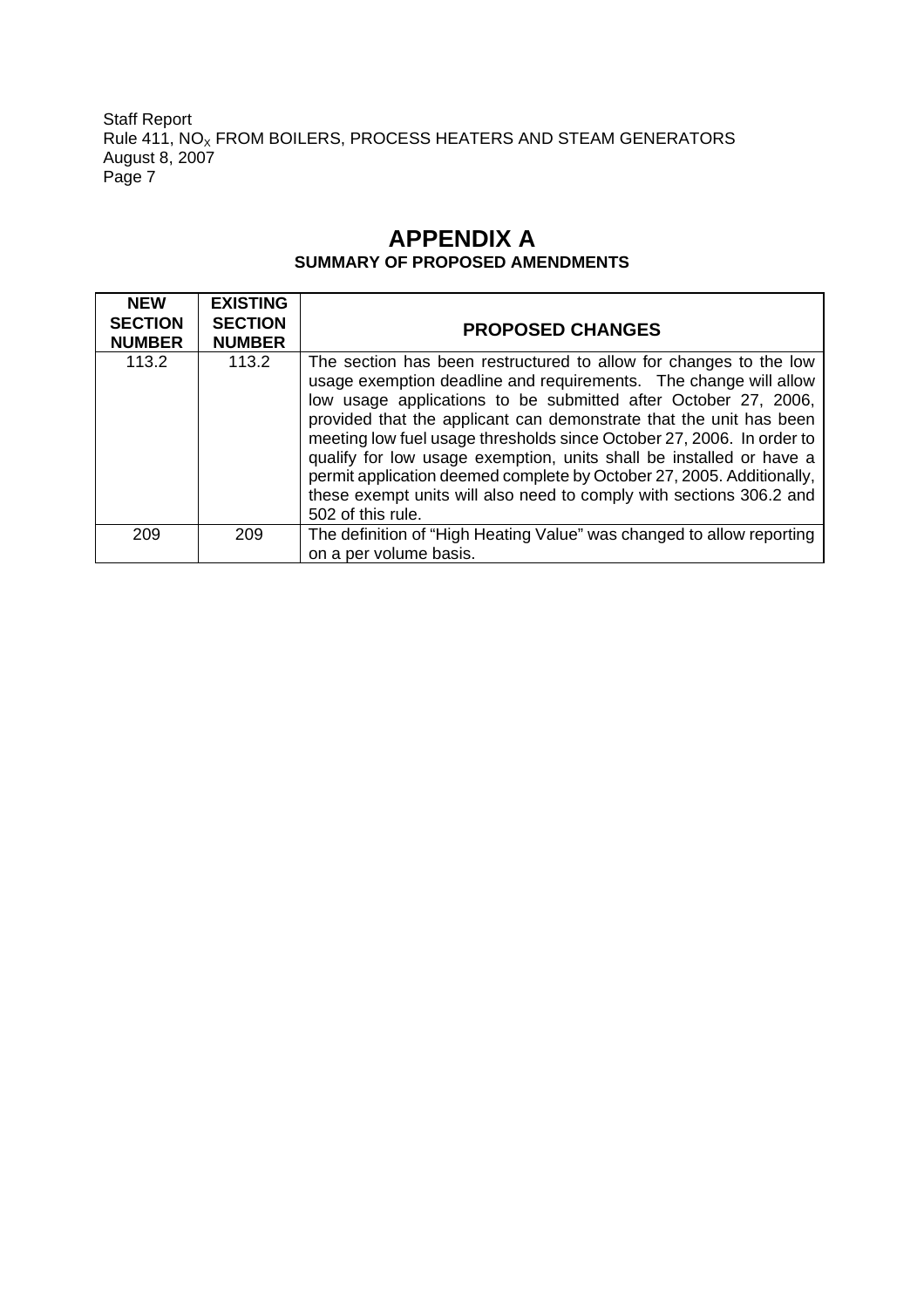# **APPENDIX B PUBLIC COMMENTS**

#### **Public Workshop Comments (July 9, 2007)**

- **Comment #1:** How does a facility apply for the low fuel usage exemption?
- **Response:** Owners/operators of units applying for the low fuel usage exemption need to fill out a general Authority to Construct application form and submit it to the District. This form can be accessed through the District's web site at http://www.airquality.org/permits/forms/appforms.shtml.
- **Comment #2:** I have a pending application to modify for retrofit of an existing boiler but would like to use the low fuel usage exemption instead. Do I need to resubmit my application and pay fees?
- **Response:** Yes, because you had previously proposed to meet emission standards and evaluation of the application had begun, you will need to resubmit your application with application fees to establish a low fuel usage limitation, demonstrate that the unit has not exceeded the fuel usage limitation since 10/27/06 and agree to install fuel consumption monitoring equipment.
- **Comment #3:** When is the next deadline for the low fuel usage exemption application?
- **Response:** There is no longer a deadline for applying for a low usage permit, as long as the applicant can show the unit has been meeting low fuel levels since October 27, 2006. However, the new NOx standards become effective between October 27, 2007 and October 27, 2009, depending on the number of units you own or operate. After the applicable effective date, unless the operator of a unit has submitted a complete permit application for a low usage exemption, the unit will be in violation of the emissions standards of the rule. The operator may also be in violation of Sections 306 and 502.
- **Comment #4:** I recently submitted an application for the low fuel exemption to the District and would like to know what the process for approval is, since the amendments have not yet been adopted.
- **Response:** After an application has been submitted, the District has 30 days to determine whether it is complete. If the application was submitted after the October 27, 2006 deadline in the current rule and the unit does not meet the emission standards in Section 301, then the application will be incomplete and you will receive a notice. If the amendments are adopted, information demonstrating that the unit has not exceeded the fuel usage limitation since 10/27/06 must be submitted, and then the application will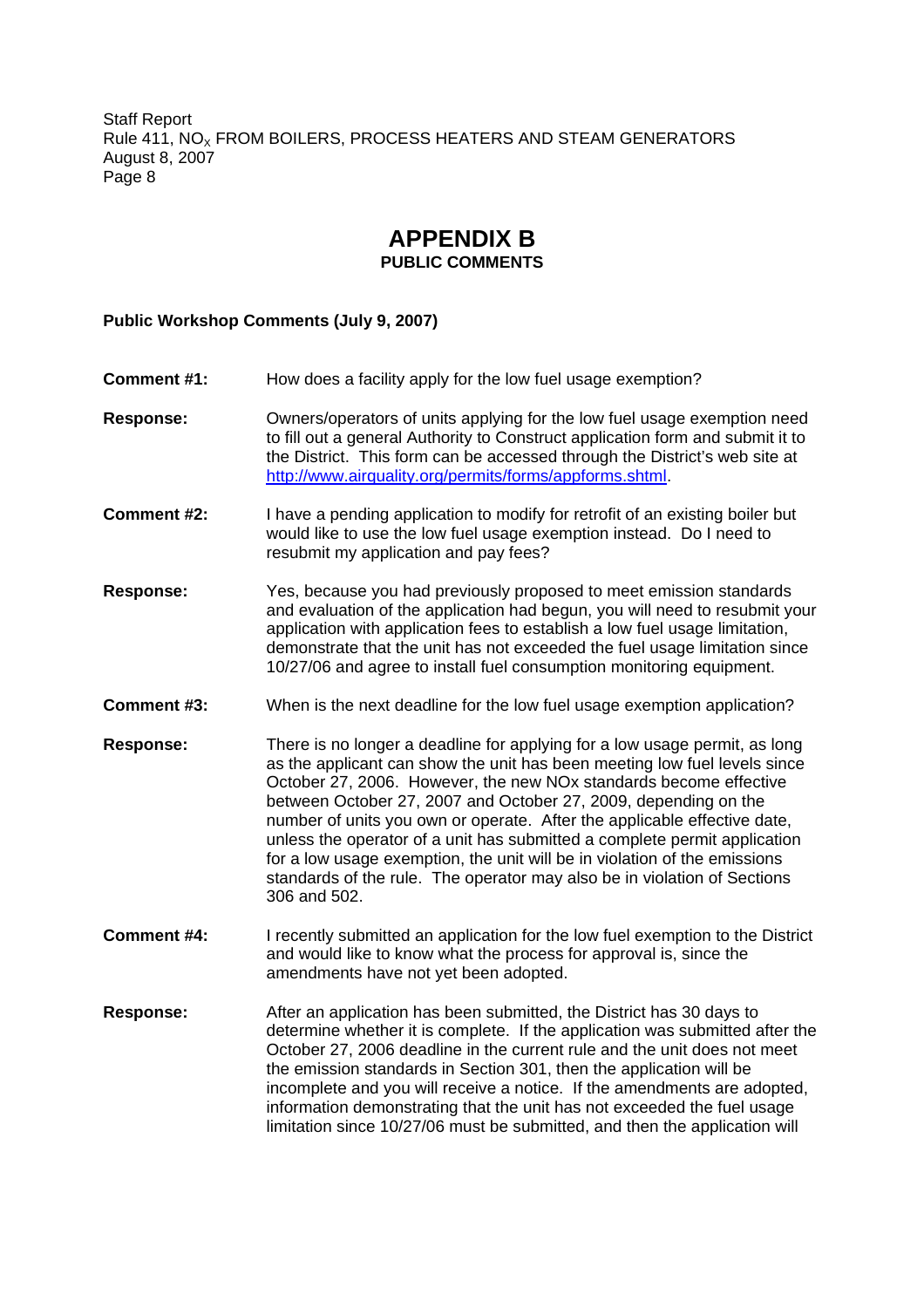be re-evaluated.

- **Comment #5:** I have multiple boilers connected to one main fuel line that has a meter. How will I be able to show that these boilers have been meeting the low fuel limits?
- **Response:** Additional information specific to each operation, such as production or operation records, heat load calculations, or hour meter information, is needed to determine whether and how to apportion the total fuel usage to individual units for determining whether the unit has remained below the low usage exemption levels since October 27, 2006. It is advised that you call the District before you submit your application for assistance with your particular situation.
- **Comment #6:** Does each boiler need an individual fuel meter?
- **Response:** Yes, if the boilers comply with the low usage exemption requirements of Section 113, then Section 306.2 requires each unit to have a fuel meter, a non-resetting hour meter, or a computerized tracking system that records daily hours of operation and/or fuel consumption. Section 401.2 requires that this equipment be installed by October 27, 2007.
- **Comment #7:** Will you be changing the October 27, 2007 deadline in section 401.2 which requires units to install equipment to monitor fuel consumption?

**Response:** No.

# **Written Comments:**

### **R.F. MacDonald (May 15, 2007)**

- **Comment:** Regarding the requirements in Section 305 of the rule, small boilers generally speaking do not have the sophisticated controls which would be required to achieve a tune at 3% O2. Asking for a customer to tune an atmospheric burner or small boiler burner to 3% O2 should be reviewed as it isn't an option for these customers. I don't believe we would be able to find one customer that could meet these criteria.
- **Response:** Section 305 requires any unit which utilizes the low fuel usage exemption to either maintain a stack-gas oxygen concentration less than or equal to 3% by volume on a dry basis or have the unit tuned once a year by a qualified technician in accordance with Attachment A of the rule. This section applies to all units that take the low fuel exemption, not just small boilers. Units that can't maintain stack-gas oxygen concentration at 3% can comply by having the unit tuned annually.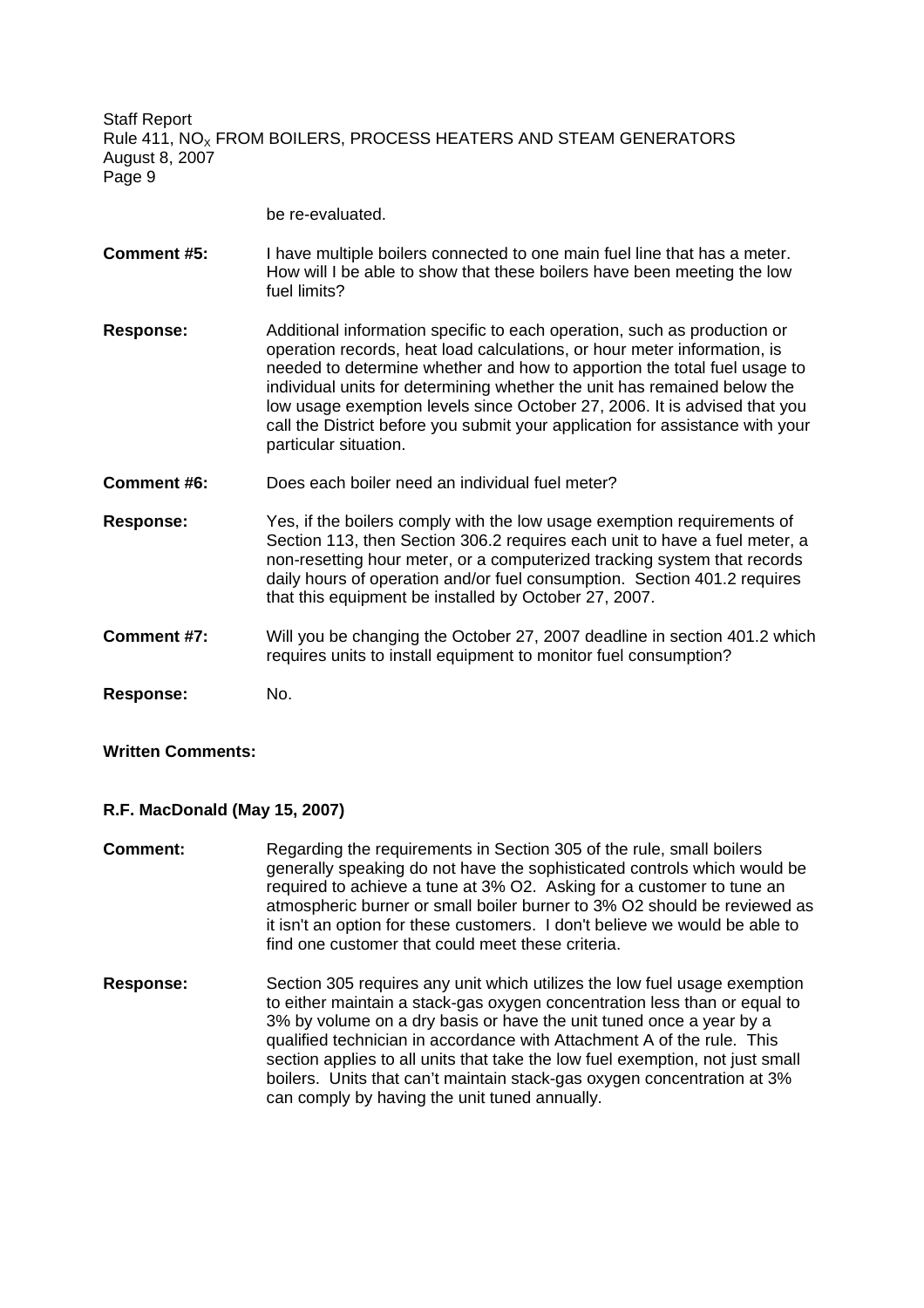#### **California Air Resources Board (July 9, 2007)**

**Comment:** The Air Resources Board staff has reviewed the rule and, based on the information available to us at this time, we have no comments.

#### **U.S. Environmental Protection Agency (July 10, 2007)**

- **Comment:** Section 113.2.a.5.B. The requirement that sources submit "records that clearly demonstrate" continuous compliance with the low fuel usage requirement since October 27, 2006 could be clarified to specify which records are needed to clearly demonstrate compliance. For example, the District could require the submitted records to fulfill the requirements in Sections 306.2 and 502 of the draft rule.
- **Response:** The compliance date for installing fuel meters under Section 306.2 is October 27, 2007, and sources applying for the low fuel usage exemption may not have individual fuel meter data. By extending/removing the deadline for applying for a low usage exemption we are effectively extending the deadline for low usage units to comply with Section 502, therefore sources may not have records that meet these requirements. Therefore, District staff will rely on other information from applicants. Other methods to demonstrate compliance with the low fuel levels include: fuel bills, production records, heat load calculations, and, of course, fuel or hour meter readings where they exist.

#### **Blue Diamond Growers (July 17, 2007)**

**Comment:** Blue Diamond operates two natural gas-fired continuous cookers, each rated at 2.1 mmBtu/hr, at our Sacramento facility. During recent discussions with District staff, Blue Diamond was advised that the provisions of Rule 411 do not apply to the continuous cookers because they are "open vessels" and do not meet the definition of boiler or process heater. The Rule, however, does not specifically address these types of devices. Therefore, we request that the definition of process heater be revised as follows (newly proposed text has been underlined):

> **Process Heater:** Any unit fired with any fuel which transfers heat from combustion gases to water or process streams, including reformers as defined in Section 218. Process heater does not include any dryer in which the material being dried is in direct contract with the products of combustion, cement or lime kilns, class melting furnaces, smelters, or units used to bake or fry foods for human consumption.

The definition proposed above is similar to exemptions included in San Joaquin Valley Unified Air Pollution Control District (SJVUAPCD) Rule 4309 – Dryers, Dehydrators, and Ovens. The equipment regulated by SJVUAPCD